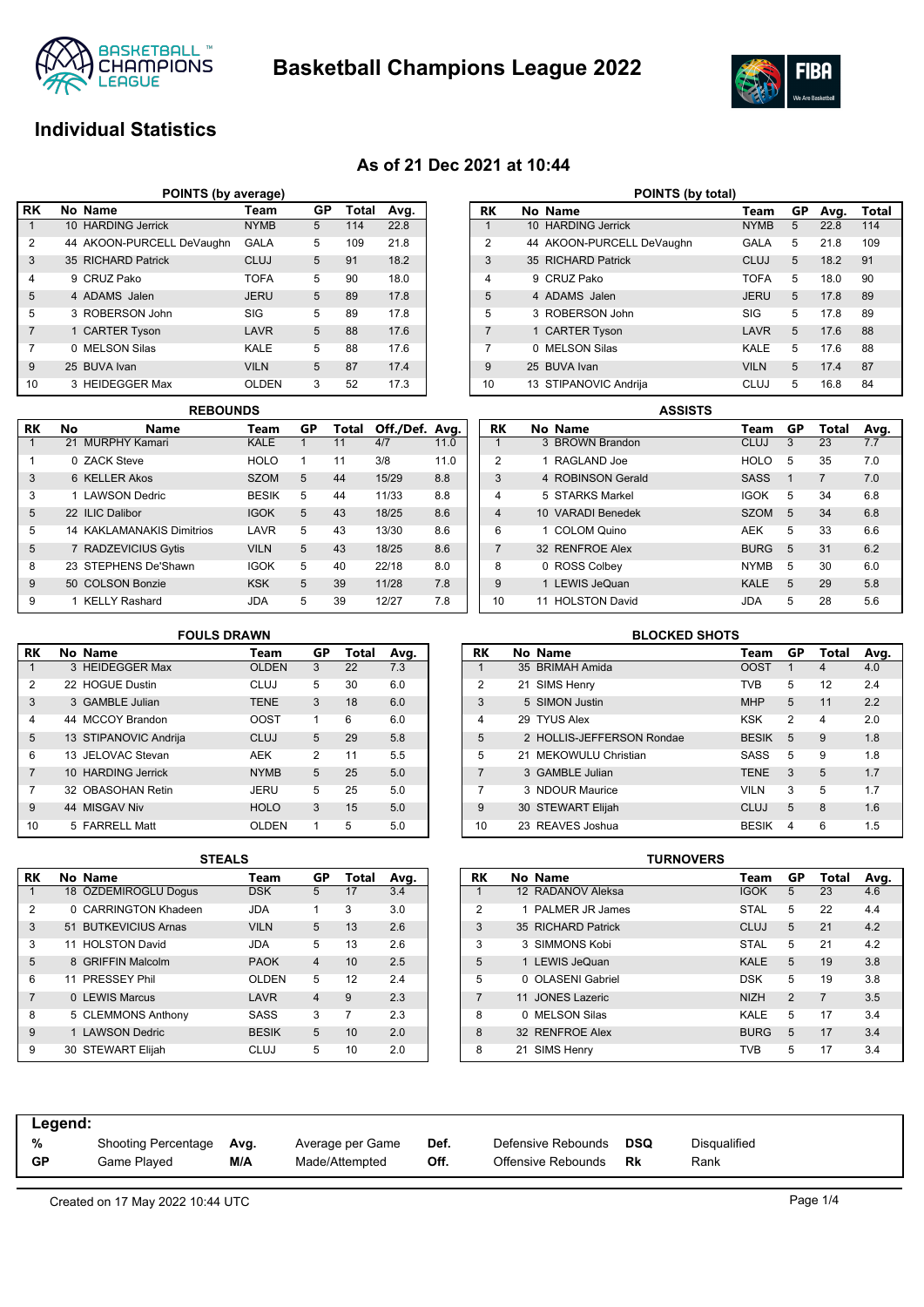



# **Individual Statistics**

| RK             | No Name                   | Team         | GP             | M/A   | ℅    |
|----------------|---------------------------|--------------|----------------|-------|------|
| 1              | 21 ODIASE Tai             | <b>OLDEN</b> | 5              | 32/44 | 72.7 |
| $\overline{2}$ | 13 STIPANOVIC Andrija     | CLUJ         | 5              | 34/48 | 70.8 |
| 3              | 19 SHERMADINI Giorgi      | <b>TENE</b>  | $\overline{2}$ | 12/17 | 70.6 |
| 4              | 4 JOHNSON Chris           | <b>HOLO</b>  | 5              | 29/46 | 63.0 |
| 5              | 0 ZACK Steve              | <b>HOLO</b>  | 1              | 5/8   | 62.5 |
| 6              | 1 CARTER Tyson            | LAVR         | 5              | 33/54 | 61.1 |
| 7              | 45 GAMBLE Julian          | <b>BURG</b>  | 2              | 11/19 | 57.9 |
| 8              | 44 AKOON-PURCELL DeVaughn | GALA         | 5              | 36/63 | 57.1 |
| 9              | 21 SIMS Henry             | <b>TVB</b>   | 5              | 30/53 | 56.6 |
| 10             | 17 KENNEDY D.J.           | <b>PROM</b>  | 5              | 24/43 | 55.8 |

|                | 2 POINT FIELD GOALS % (6 attempts/game minimum) |              |                |       | <b>2 POINT FIELD GOALS MADE</b> |    |                           |              |
|----------------|-------------------------------------------------|--------------|----------------|-------|---------------------------------|----|---------------------------|--------------|
| RK             | No Name                                         | Team         | GР             | M/A   | %                               | RK | No Name                   | Team         |
|                | 50 ERIC Micheal                                 | <b>UNIC</b>  | 5              | 24/30 | 80.0                            |    | 13 STIPANOVIC Andrija     | <b>CLUJ</b>  |
| 2              | 11 SIMMONS Jeremy                               | <b>TOFA</b>  | 4              | 19/24 | 79.2                            | 2  | 21 ODIASE Tai             | <b>OLDE</b>  |
| 3              | 21 ODIASE Tai                                   | <b>OLDEN</b> | 5              | 32/44 | 72.7                            | 3  | 8 GRIFFIN Malcolm         | <b>PAOK</b>  |
| 4              | 13 STIPANOVIC Andrija                           | <b>CLUJ</b>  | 5              | 34/47 | 72.3                            | 4  | 10 HARDING Jerrick        | <b>NYMB</b>  |
| 5              | 19 SHERMADINI Giorgi                            | <b>TENE</b>  | $\overline{2}$ | 12/17 | 70.6                            | 5  | 2 HOLLIS-JEFFERSON Rondae | <b>BESIK</b> |
| 6              | 77 YASAR Muhsin                                 | <b>TOFA</b>  | 5              | 21/30 | 70.0                            | 5  | 33 PERKINS Nick           | <b>BRIN</b>  |
| $\overline{7}$ | 1 CARTER Tyson                                  | LAVR         | 5              | 22/33 | 66.7                            |    | 19 SHERMADINI Giorgi      | <b>TENE</b>  |
|                | 12 KYSER Michale                                | <b>HOLO</b>  | 5              | 22/33 | 66.7                            | 8  | 45 GAMBLE Julian          | <b>BURG</b>  |
| 9              | 44 AKOON-PURCELL DeVaughn                       | <b>GALA</b>  | 5              | 21/32 | 65.6                            | 9  | 21 SIMS Henry             | <b>TVB</b>   |
| 10             | 1 LAWSON Dedric                                 | <b>BESIK</b> | 5              | 22/34 | 64.7                            | 10 | 5 SIMON Justin            | MHP          |

#### **3 POINT FIELD GOALS % (2 attempts/game minimum) 3 POINT FIELD GOALS MADE**

| RK             |   | No Name                  | Team        | GР             | M/A   | ℅     |
|----------------|---|--------------------------|-------------|----------------|-------|-------|
| 1              |   | 3 KULLAMAE Kristian      | <b>BURG</b> | 1              | 4/4   | 100.0 |
| 2              |   | 12 RADEBAUGH Jonah       | <b>MHP</b>  | 5              | 10/14 | 71.4  |
| 3              |   | 24 HALLER Egert          | <b>KALE</b> | 1              | 2/3   | 66.7  |
| 4              |   | 3 PINEIRO Isaiah         | DSK         | 5              | 7/11  | 63.6  |
| 5              |   | 5 GERSHON Amit           | <b>JERU</b> | $\overline{4}$ | 5/8   | 62.5  |
| 6              |   | 22 PFTROV Viacheslav     | <b>PROM</b> | 5              | 8/13  | 61.5  |
| $\overline{7}$ |   | 8 BORTOLANI Giordano     | <b>TVB</b>  | 5              | 10/17 | 58.8  |
| 8              | 8 | <b>BRIZUELA Dario</b>    | <b>UNIC</b> | 5              | 11/19 | 57.9  |
| 9              |   | 30 GILLET Pierre-Antoine | <b>OOST</b> | 5              | 15/26 | 57.7  |
| 10             |   | 21 CHAPPELL Jeremy       | <b>BRIN</b> | 4              | 8/14  | 57.1  |

|                | FREE THROWS % (3 attempts/game minimum) |             |                |       | <b>FREE THROWS MADE</b> |    |                           |                |
|----------------|-----------------------------------------|-------------|----------------|-------|-------------------------|----|---------------------------|----------------|
| <b>RK</b>      | No Name                                 | Team        | GР             | M/A   | %                       | RK | No Name                   | Τо             |
|                | 1 PALMER JR James                       | <b>STAL</b> | 5              | 20/20 | 100.0                   |    | 3 HEIDEGGER Max           | O              |
| 2              | 23 KULAGIN Mikhail                      | <b>NIZH</b> | 4              | 17/17 | 100.0                   | 2  | 25 BUVA Ivan              | VI             |
| 3              | 77 KULIG Damian                         | <b>STAL</b> | $\overline{2}$ | 6/6   | 100.0                   | 3  | 3 ROBERSON John           | SI             |
| 4              | 1 HARRISON D'Angelo                     | <b>PROM</b> | 5              | 18/19 | 94.7                    | 4  | 44 AKOON-PURCELL DeVaughn | G.             |
| 5              | 23 COOK Elgin                           | <b>TOFA</b> | 5              | 17/18 | 94.4                    | 5  | 23 KULAGIN Mikhail        | N              |
| 6              | 20 DJORDJEVIC Dusan                     | <b>OOST</b> | 5              | 15/16 | 93.8                    | 6  | 8 ASTAPKOVICH Anton       | N              |
| $\overline{7}$ | 8 ASTAPKOVICH Anton                     | <b>NIZH</b> | 3              | 13/14 | 92.9                    | 6  | 3 BROWN Brandon           | C <sub>1</sub> |
|                | 3 BROWN Brandon                         | <b>CLUJ</b> | 3              | 13/14 | 92.9                    | 6  | 44 MISGAV Niv             | H١             |
| $\overline{7}$ | 44 MISGAV Niv                           | <b>HOLO</b> | 3              | 13/14 | 92.9                    | 9  | 24 JONES Marvin           | P              |
| 10             | 3 ROBERSON John                         | SIG         | 5              | 23/25 | 92.0                    | 9  | 35 RICHARD Patrick        | C              |

| RK             | No Name                   | Team         | GP | Total | Avg. |
|----------------|---------------------------|--------------|----|-------|------|
| 1              | 10 HARDING Jerrick        | <b>NYMB</b>  | 5  | 42    | 8.4  |
| $\mathfrak{p}$ | 8 GRIFFIN Malcolm         | <b>PAOK</b>  | 4  | 29    | 7.3  |
| 3              | 44 AKOON-PURCELL DeVaughn | <b>GALA</b>  | 5  | 36    | 7.2  |
| $\overline{4}$ | 13 STIPANOVIC Andrija     | CLUJ         | 5  | 34    | 6.8  |
| 5              | 1 CARTER Tyson            | LAVR         | 5  | 33    | 6.6  |
| 5              | 33 PERKINS Nick           | <b>BRIN</b>  | 5  | 33    | 6.6  |
| $\overline{7}$ | 0 MELSON Silas            | <b>KALE</b>  | 5  | 32    | 6.4  |
| 7              | 21 ODIASE Tai             | <b>OLDEN</b> | 5  | 32    | 6.4  |
| 9              | 34 HUMMER lan             | <b>AEK</b>   | 4  | 25    | 6.3  |
| 10             | 0 BONE Jordan             | <b>BESIK</b> | 3  | 19    | 6.3  |

**TOTAL FIELD GOALS MADE** 

|                | <b>2 POINT FIELD GOALS MADE</b> |                           |              |                |       |      |  |  |  |  |  |
|----------------|---------------------------------|---------------------------|--------------|----------------|-------|------|--|--|--|--|--|
| RK             |                                 | No Name                   | Team         | GP             | Total | Avg. |  |  |  |  |  |
| 1              |                                 | 13 STIPANOVIC Andrija     | CLUJ         | 5              | 34    | 6.8  |  |  |  |  |  |
| $\overline{2}$ |                                 | 21 ODIASE Tai             | <b>OLDEN</b> | 5              | 32    | 6.4  |  |  |  |  |  |
| 3              |                                 | 8 GRIFFIN Malcolm         | <b>PAOK</b>  | $\overline{4}$ | 25    | 6.3  |  |  |  |  |  |
| $\overline{4}$ |                                 | 10 HARDING Jerrick        | <b>NYMB</b>  | 5              | 31    | 6.2  |  |  |  |  |  |
| 5              |                                 | 2 HOLLIS-JEFFERSON Rondae | <b>BESIK</b> | 5              | 30    | 6.0  |  |  |  |  |  |
| 5              |                                 | 33 PERKINS Nick           | <b>BRIN</b>  | 5              | 30    | 6.0  |  |  |  |  |  |
| $\overline{7}$ |                                 | 19 SHERMADINI Giorgi      | <b>TENE</b>  | $\mathcal{P}$  | 12    | 6.0  |  |  |  |  |  |
| 8              |                                 | 45 GAMBLE Julian          | <b>BURG</b>  | $\mathcal{P}$  | 11    | 5.5  |  |  |  |  |  |
| 9              |                                 | 21 SIMS Henry             | <b>TVB</b>   | 5              | 27    | 5.4  |  |  |  |  |  |
| 10             |                                 | 5 SIMON Justin            | <b>MHP</b>   | 5              | 26    | 5.2  |  |  |  |  |  |

| RK             | No Name                   | Team        | GP             | Total | Avg. |
|----------------|---------------------------|-------------|----------------|-------|------|
|                | 3 KULLAMAE Kristian       | <b>BURG</b> | 1              | 4     | 4.0  |
| $\overline{2}$ | <b>BOST Dee</b>           | GALA        | 5              | 19    | 3.8  |
| 3              | 3 ROBERSON John           | <b>SIG</b>  | 5              | 18    | 3.6  |
| $\overline{4}$ | 1 HULLS Jordan            | <b>MHP</b>  | 5              | 17    | 3.4  |
| 5              | 8 BENITE Vítor            | <b>BURG</b> | $\overline{4}$ | 13    | 3.3  |
| 6              | 15 BERRY Davion           | KALE        | 5              | 16    | 3.2  |
| 6              | 3 TRIMBLE Melo            | <b>GALA</b> | 5              | 16    | 3.2  |
| 8              | 44 AKOON-PURCELL DeVaughn | GALA        | 5              | 15    | 3.0  |
| 8              | 30 GILLET Pierre-Antoine  | <b>OOST</b> | 5              | 15    | 3.0  |
| 8              | 5 RILEY Jalen             | <b>RIGA</b> | 5              | 15    | 3.0  |

|  | <b>FREE THROWS MADE</b> |  |  |  |  |  |
|--|-------------------------|--|--|--|--|--|
|  |                         |  |  |  |  |  |
|  |                         |  |  |  |  |  |

| RK             | No Name                   | Team         | GР             | Total | Avg. |
|----------------|---------------------------|--------------|----------------|-------|------|
| 1              | 3 HEIDEGGER Max           | <b>OLDEN</b> | 3              | 18    | 6.0  |
| $\overline{2}$ | 25 BUVA Ivan              | <b>VILN</b>  | 5              | 27    | 5.4  |
| 3              | 3 ROBERSON John           | <b>SIG</b>   | 5              | 23    | 4.6  |
| $\overline{4}$ | 44 AKOON-PURCELL DeVaughn | GALA         | 5              | 22    | 4.4  |
| 5              | 23 KULAGIN Mikhail        | <b>NIZH</b>  | $\overline{4}$ | 17    | 4.3  |
| 6              | 8 ASTAPKOVICH Anton       | <b>NIZH</b>  | 3              | 13    | 4.3  |
| 6              | 3 BROWN Brandon           | CLUJ         | 3              | 13    | 4.3  |
| 6              | 44 MISGAV Niv             | <b>HOLO</b>  | 3              | 13    | 4.3  |
| 9              | 24 JONES Marvin           | <b>PAOK</b>  | 5              | 21    | 4.2  |
| 9              | 35 RICHARD Patrick        | CLUJ         | 5              | 21    | 4.2  |

| Legend:   |                     |      |                  |      |                    |     |              |  |
|-----------|---------------------|------|------------------|------|--------------------|-----|--------------|--|
| %         | Shooting Percentage | Avg. | Average per Game | Def. | Defensive Rebounds | DSQ | Disqualified |  |
| <b>GP</b> | Game Plaved         | M/A  | Made/Attempted   | Off. | Offensive Rebounds | Rk  | Rank         |  |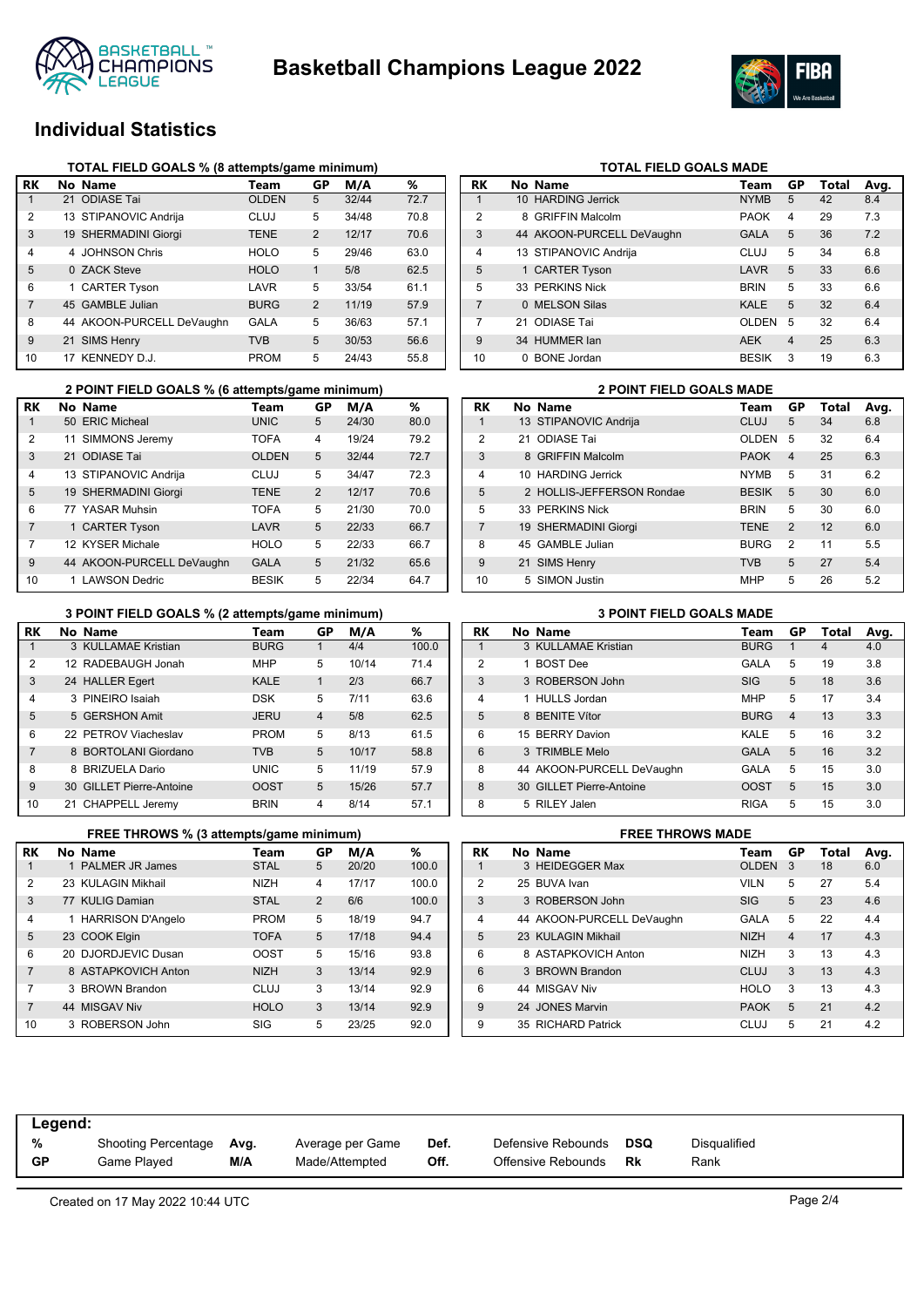



# **Individual Statistics**

|                | TOTAL FIELD GOAL ATTEMPTS |                     |              |                |       |      |  |  |  |  |
|----------------|---------------------------|---------------------|--------------|----------------|-------|------|--|--|--|--|
| RK             |                           | No Name             | Team         | GP             | Total | Avg. |  |  |  |  |
|                |                           | 10 HARDING Jerrick  | <b>NYMB</b>  | 5              | 95    | 19.0 |  |  |  |  |
| 2              |                           | 8 GRIFFIN Malcolm   | <b>PAOK</b>  | $\overline{4}$ | 68    | 17.0 |  |  |  |  |
| 3              |                           | 4 ADAMS Jalen       | <b>JERU</b>  | 5              | 72    | 14.4 |  |  |  |  |
| $\overline{4}$ |                           | 50 COLSON Bonzie    | <b>KSK</b>   | 5              | 70    | 14.0 |  |  |  |  |
| 5              |                           | 3 HEIDEGGER Max     | <b>OLDEN</b> | 3              | 42    | 14.0 |  |  |  |  |
| 6              |                           | 13 JELOVAC Stevan   | AEK          | 2              | 28    | 14.0 |  |  |  |  |
| 7              |                           | 5 SIMON Justin      | <b>MHP</b>   | 5              | 67    | 13.4 |  |  |  |  |
| 8              |                           | 15 WHITEHEAD Isaiah | <b>BESIK</b> | $\overline{4}$ | 53    | 13.3 |  |  |  |  |
| 9              |                           | 0 BONE Jordan       | <b>BESIK</b> | 3              | 40    | 13.3 |  |  |  |  |
| 10             |                           | 3 TRIMBLE Melo      | GALA         | 5              | 66    | 13.2 |  |  |  |  |

|                | <b>3 POINT FIELD GOAL ATTEMPTS</b> |                    |             |    |       |      |  |  |  |  |
|----------------|------------------------------------|--------------------|-------------|----|-------|------|--|--|--|--|
| RK             |                                    | No Name            | Team        | GP | Total | Avg. |  |  |  |  |
| 1              |                                    | 1 BOST Dee         | <b>GALA</b> | 5  | 52    | 10.4 |  |  |  |  |
| $\overline{2}$ |                                    | 3 TRIMBLE Melo     | <b>GALA</b> | 5  | 42    | 8.4  |  |  |  |  |
| 3              |                                    | 35 RICHARD Patrick | CLUJ        | 5  | 39    | 7.8  |  |  |  |  |
| 3              |                                    | 3 ROBERSON John    | SIG         | 5  | 39    | 7.8  |  |  |  |  |
| 5              |                                    | 24 WALLER Antabia  | <b>IGOK</b> | 5  | 38    | 7.6  |  |  |  |  |
| 5              |                                    | 4 70RIKS Kristers  | <b>RIGA</b> | 5  | 38    | 7.6  |  |  |  |  |
| $\overline{7}$ |                                    | 1 HULLS Jordan     | <b>MHP</b>  | 5  | 37    | 7.4  |  |  |  |  |
| 8              |                                    | 33 DIMSA Tomas     | <b>TVB</b>  | 5  | 36    | 7.2  |  |  |  |  |
| 8              |                                    | 5 RILEY Jalen      | <b>RIGA</b> | 5  | 36    | 7.2  |  |  |  |  |
| 10             |                                    | 15 BERRY Davion    | KALE        | 5  | 35    | 7.0  |  |  |  |  |

#### **PERSONAL FOULS**

| <b>RK</b>      | No Name              | Team        | GP | <b>Total</b>   | Avg. |
|----------------|----------------------|-------------|----|----------------|------|
| 1              | 21 MURPHY Kamari     | <b>KALE</b> |    | 5              | 5.0  |
| $\overline{2}$ | 4 JOHNSON Chris      | <b>HOLO</b> | 5  | 22             | 4.4  |
| 3              | 9 ERDEN Semih        | <b>KSK</b>  | 3  | 12             | 4.0  |
| 3              | 44 MISGAV Niv        | <b>HOLO</b> | 3  | 12             | 4.0  |
| 5              | 91 JOSEPH Georgi     | <b>SIG</b>  | 1  | $\overline{4}$ | 4.0  |
| 5              | 6 KRUSLIN Filip      | <b>SASS</b> | 1  | 4              | 4.0  |
| 7              | 1 LEWIS JeQuan       | <b>KALE</b> | 5  | 19             | 3.8  |
| 7              | 18 ÖZDEMIROGLU Dogus | <b>DSK</b>  | 5  | 19             | 3.8  |
| 7              | 9 TREIER Kaspar      | <b>SASS</b> | 5  | 19             | 3.8  |
| 10             | 0 HAMMONDS Rayshaun  | <b>RIGA</b> | 4  | 15             | 3.8  |

| <b>RK</b>      | No Name                          | Team        | GP | Total          | Avg. |
|----------------|----------------------------------|-------------|----|----------------|------|
| 1              | 0 ZACK Steve                     | <b>HOLO</b> | 1  |                | 1.0  |
| $\overline{2}$ | 7 RADZEVICIUS Gytis              | <b>VILN</b> | 5  | 3              | 0.6  |
| 3              | 21 BAKO Ismael                   | <b>MANR</b> | 5  | $\overline{2}$ | 0.4  |
| 3              | 24 JONES Marvin                  | <b>PAOK</b> | 5  | $\mathfrak{p}$ | 0.4  |
| 3              | <b>14 KAKLAMANAKIS Dimitrios</b> | LAVR        | 5  | $\mathcal{P}$  | 0.4  |
| 3              | 6 KELLER Akos                    | <b>SZOM</b> | 5  | 2              | 0.4  |
| 3              | 1 KELLY Rashard                  | <b>JDA</b>  | 5  | $\mathcal{P}$  | 0.4  |
| 3              | 17 KENNEDY D.J.                  | <b>PROM</b> | 5  | $\mathfrak{p}$ | 0.4  |
| 3              | 23 STEPHENS De'Shawn             | <b>IGOK</b> | 5  | $\mathcal{P}$  | 0.4  |
| 10             | 33 JANKOVIC Vlado                | <b>PAOK</b> | 4  | 1              | 0.3  |

| RK             | No Name            | Team        | GP             | Total | Avg. |
|----------------|--------------------|-------------|----------------|-------|------|
| 1              | 8 GRIFFIN Malcolm  | <b>PAOK</b> | $\overline{4}$ | 52    | 13.0 |
| $\overline{2}$ | 10 HARDING Jerrick | <b>NYMB</b> | 5              | 63    | 12.6 |
| 3              | 5 SIMON Justin     | <b>MHP</b>  | 5              | 55    | 11.0 |
| 4              | 3 NDOUR Maurice    | <b>VILN</b> | 3              | 33    | 11.0 |
| 5              | 33 PERKINS Nick    | <b>BRIN</b> | 5              | 53    | 10.6 |
| 6              | 12 MORIN Yannis    | SIG         | 4              | 41    | 10.3 |
| 7              | 3 GAMBLE Julian    | <b>TENE</b> | 3              | 30    | 10.0 |
| 8              | 50 COLSON Bonzie   | <b>KSK</b>  | 5              | 49    | 9.8  |
| 8              | 9 PERL Zoltan      | <b>SZOM</b> | 5              | 49    | 9.8  |
| 10             | 25 BUVA Ivan       | <b>VILN</b> | 5              | 48    | 9.6  |

**2 POINT FIELD GOAL ATTEMPTS**

### **RK No Name Team GP Total Avg.** 1 3 GAMBLE Julian TENE 3 22 7.3 2 3 HEIDEGGER Max **OLDEN** 3 21 7.0 3 25 BUVA Ivan VILN 5 32 6.4 4 22 HOGUE Dustin CLUJ 5 31 6.2 4 24 JONES Marvin PAOK 5 31 6.2 4 32 OBASOHAN Retin JERU 5 31 6.2 4 13 STIPANOVIC Andrija CLUJ 5 31 6.2 8 15 PAPPAS Nikos AEK 5 29 5.8 9 3 SIMMONS Kobi STAL 5 27 5.4 10 44 AKOON-PURCELL DeVaughn GALA 5 26 5.2 **3 POINT FIELD GOAL ATTEMPTS FREE THROW ATTEMPTS**

| <b>MINUTES PLAYED</b> |              |                      |              |                |         |      |  |  |  |  |
|-----------------------|--------------|----------------------|--------------|----------------|---------|------|--|--|--|--|
| <b>RK</b>             |              | No Name              | Team         | GP             | Total   | Avg. |  |  |  |  |
|                       |              | 35 RICHARD Patrick   | <b>CLUJ</b>  | 5              | 2:59:15 | 35.9 |  |  |  |  |
| 2                     |              | 7 RADZEVICIUS Gytis  | <b>VILN</b>  | 5              | 2:56:05 | 35.2 |  |  |  |  |
| 3                     |              | 15 WHITEHEAD Isaiah  | <b>BESIK</b> | $\overline{4}$ | 2:18:23 | 34.6 |  |  |  |  |
| 4                     |              | 30 STEWART Elijah    | CLUJ         | 5              | 2:52:11 | 34.4 |  |  |  |  |
| 5                     |              | 1 LAWSON Dedric      | <b>BESIK</b> | 5              | 2:51:50 | 34.4 |  |  |  |  |
| 6                     | 11           | <b>BENKE Szilard</b> | <b>SZOM</b>  | 4              | 2.17.24 | 34.4 |  |  |  |  |
| $\overline{7}$        |              | 34 HUMMER lan        | <b>AEK</b>   | $\overline{4}$ | 2:17:13 | 34.3 |  |  |  |  |
| 8                     | <sup>n</sup> | <b>BONE</b> Jordan   | <b>BESIK</b> | 3              | 1:41:06 | 33.7 |  |  |  |  |
| 9                     |              | 3 BROWN Brandon      | <b>CLUJ</b>  | 3              | 1:40:39 | 33.6 |  |  |  |  |
| 10                    |              | PALMER JR James      | <b>STAL</b>  | 5              | 2:47:23 | 33.5 |  |  |  |  |

#### **DOUBLE DOUBLES OFFENSIVE REBOUNDS**

| RK             | No Name              | Team        | GP             | <b>Total</b>   | Avg. |
|----------------|----------------------|-------------|----------------|----------------|------|
| 1              | 23 STEPHENS De'Shawn | <b>IGOK</b> | 5              | 22             | 4.4  |
| $\overline{2}$ | 29 TYUS Alex         | <b>KSK</b>  | $\overline{2}$ | 8              | 4.0  |
| 3              | 21 MURPHY Kamari     | <b>KALE</b> | 1              | $\overline{4}$ | 4.0  |
| $\overline{4}$ | 11 SIMMONS Jeremy    | <b>TOFA</b> | 4              | 15             | 3.8  |
| 5              | 22 ILIC Dalibor      | <b>IGOK</b> | 5              | 18             | 3.6  |
| 5              | 7 RADZEVICIUS Gytis  | <b>VILN</b> | 5              | 18             | 3.6  |
| 7              | 0 OLASENI Gabriel    | <b>DSK</b>  | 5              | 16             | 3.2  |
| 8              | 6 KELLER Akos        | <b>SZOM</b> | 5              | 15             | 3.0  |
| 8              | 6 SEGEV Itay         | <b>JERU</b> | 5              | 15             | 3.0  |
| 10             | 44 MCCOY Brandon     | OOST        | 1              | 3              | 3.0  |

| Legend: |                            |      |                  |      |                    |     |              |
|---------|----------------------------|------|------------------|------|--------------------|-----|--------------|
| %       | <b>Shooting Percentage</b> | Avg. | Average per Game | Def. | Defensive Rebounds | DSQ | Disqualified |
| GP      | Game Plaved                | M/A  | Made/Attempted   | Off. | Offensive Rebounds | Rk  | Rank         |